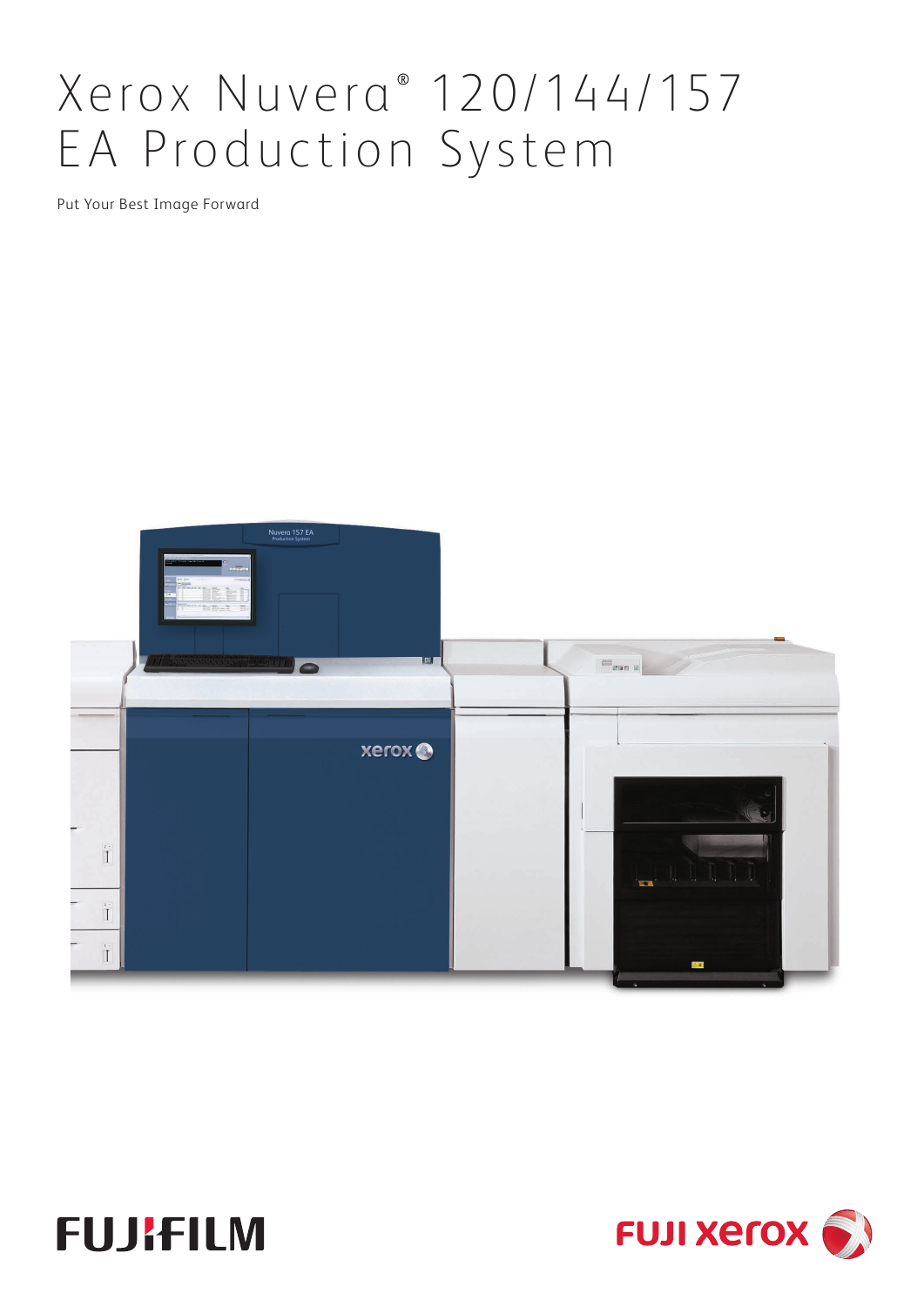# Image Quality to Impress Your Audiences

# **You can expect exceptional output and a healthy return on your investment for every application you create with the Xerox Nuvera® 120/144/157 EA**

**Production System.** It offers all the capabilities you need to wrap up every job professionally: outstanding black and white imaging quality, three highly efficient speeds (120, 144 and 157 impressions per minute), power, productivity, modularity and a wide range of finishing options.





## **Building Your Business in Versatile Black and White**

There is no substitute for great images – it's the first thing your audience will notice, and it makes a lasting impression. By combining progressive black and white technology with customer focusedengineering, the Xerox Nuvera EA provides image quality that challenges offset.

#### **Innovative EA toner**

Fine particle EA (Emulsion Aggregation) Toner is a key factor in this system's high image quality:

- It produces fine lines with maximum detailing, sharp text, halftones and deep solid blacks
- Printed pages have a smooth, offset-like matte finish
- Fine scatter typically associated with black and white digital printing is transparent, so even the most detailed line work is razor sharp – images are crisp and clear
- High yields mean longer production print runs are possible without operator attention or intervention to change toner/developer
- Friendly to the environment, EA Toner achieves better distribution of smaller particles for higher quality with less toner per page

#### **More unattended run time saves you time**

Toner and developer are uniquely combined in a single container, offering you key benefits:

- Replace less often average yield is up to 210,000 prints per cartridge
- Maximum unattended run time add optional second toner container system
- More uptime change-while-run cartridge replacement

#### **You'll get excellent resolution in a clean environment**

The Xerox Nuvera EA offers you the highest black and white resolution of any digital production printing system currently available.

- RIPs at 1200 x 1200 dots per inch (dpi)
- 4,800 x 600 dpi printing
- Halftone screens available at 85, 106, 125, 134 and 156 lines per inch (lpi) – ensure smooth greys, more realistic pictures and sharper details
- Unique Cyclone Cleaning Technology automatically removes stray toner, paper dust and particles, creating a pristine environment for consistently sharp text, images and photos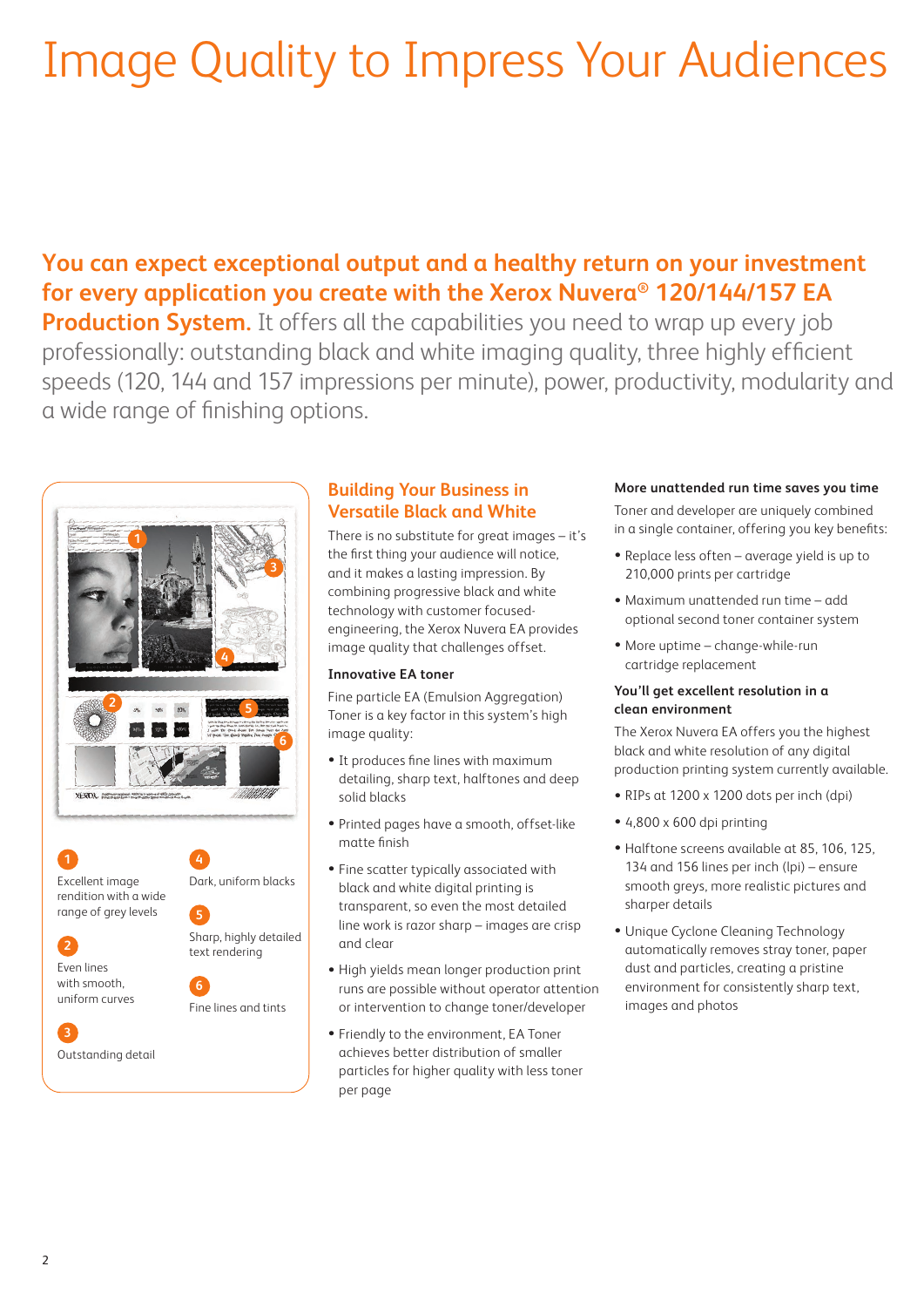

Xerox Nuvera® 157 EA Production System with Xerox® Production Stacker

### **TELER Registration Keeps Sheets in Place**

You'll achieve superior image-to-sheet  $(\pm 0.65$  mm) and front-to-back ( $\pm 0.65$  mm) registration, which meets or exceeds general publishing standards. Our Translating Electronic Registration (TELER) precisely controls the position of each sheet of paper according to the image on the photoreceptor, and the speed of each sheet travelling through the paper path. In this way, it ensures each sheet is in exactly the right position to receive the latent image.

## **Media to Match Your Applications**

You can choose from an expansive range of substrates to match your application requirements and build your application capabilities, even oversized coated papers. Expect consistently high image quality on popular coated and uncoated stocks, including bond, bristol, cover, index, offset, recycled, transparencies, carbonless, labels, tabs and pre-printed forms.

### **Optimal Sheet Flatness Anywhere You Are**

Optimally flat sheets, delivered by our slim, automated Sheet Enhancement Module (SEM) yield better image quality and smoother print runs, regardless of your production print environment.

- Stack quality is optimised, ensuring high performance from your downstream finishing alternatives
- Your operators can fine-tune automated controls or access a "manual override" function to overcompensate when fighting heat and humidity in your print production environment; this ensures you achieve optimal sheet flatness
- Works in conjunction with the stock library to automatically adjust to the characteristics of the paper you are running

### **Reliably Productive For You**

We offer these options to ensure you enjoy maximum uptime from your Xerox Nuvera® 120/144/157 EA.

#### **Production Remote Service\***

These intelligent systems can connect to your network and report service issues as they happen. This means that your Customer Service Engineer arrives prepared with the appropriate parts, reducing delays in production and maximising your uptime.

\*Subject to local availability

"With each improvement made to the Xerox Nuvera – from feeders to dual print engines to the next generation of stackers – the speed and quality just get better and better. Nothing can

– Kenny Liszewski Operations Manager Matrix Imaging Solutions

#### **Xerox Nuvera Productivity Plus (XPP) Integrated Maintenance Programme**

Xerox Nuvera Productivity Plus (XPP) is an innovative, customer-focused maintenance programme that makes it easy for you to diagnose and replace routine service items. A series of wizards provide step-by-step instructions to replace basic parts. This enables you to increase your productivity and print volumes, while effectively managing print quality – all while avoiding service intervention across every shift. Two programme options are available – XPP Basic and XPP Advanced. You can choose which is best for you based on the level of participation that works for your business.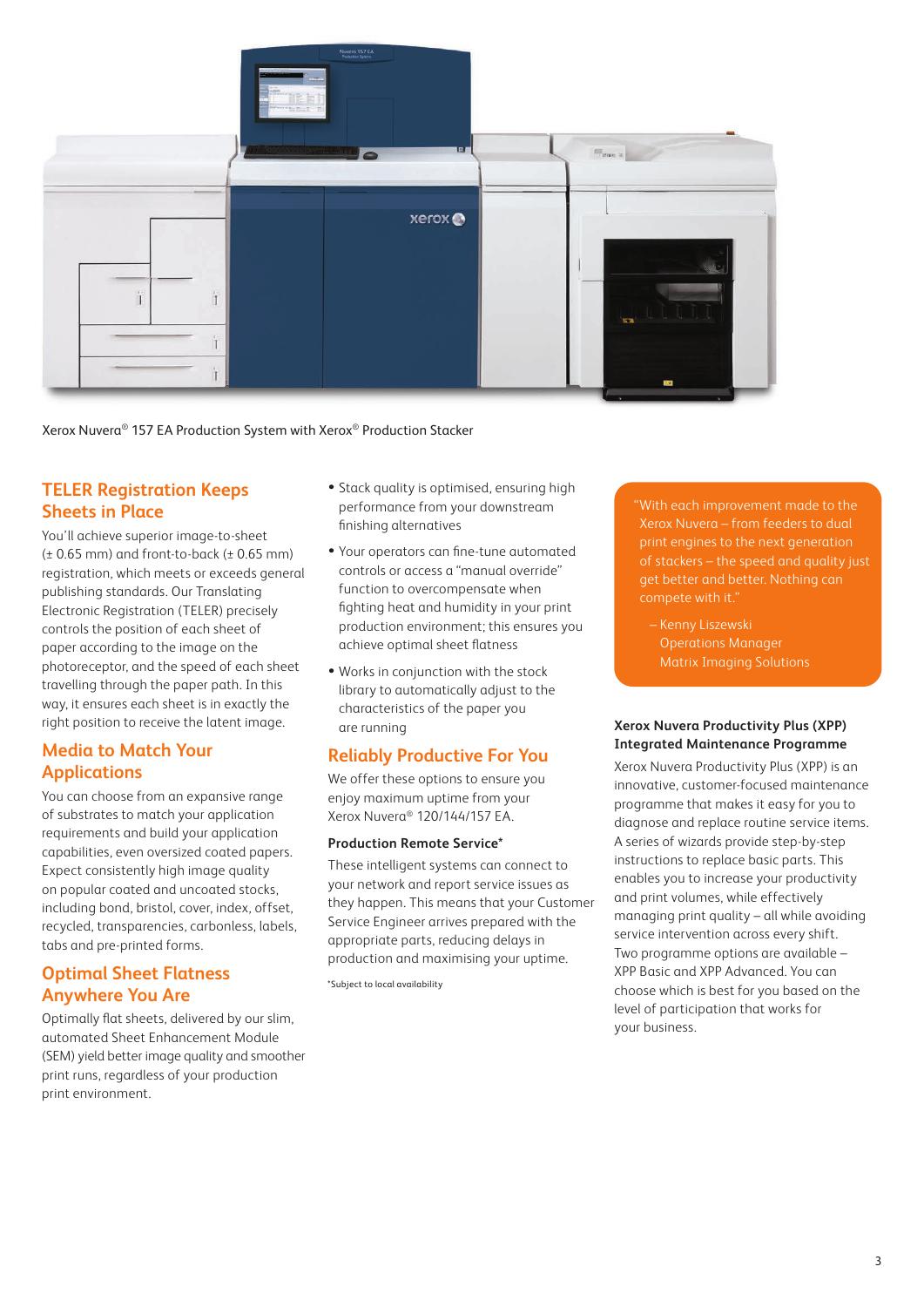# Options to Make it Yours

# **Choose from an expansive array of options to create the Xerox Nuvera® 120/144/157 EA Production System that reflects your business, your environment, your customers.** From feeding to finishing, it's a modular system

that's all about you.

# **1 2**

### **Scanning Options**

You can expect increased productivity in your business because of the Xerox Nuvera EA's optional integrated onboard scanner. It offers excellent image quality (600 x 600 dpi) and features dual scan heads. The relatively small size of the full width scanner array in each head makes it possible to employ dual heads.

- Productivity 120 images per minute
- Image Quality 600 x 600 dpi image capture
- Reliability Originals only pass through the document handler once, reducing wear and jams

# **Feeding Options**

The Xerox Nuvera EA offers you excellent paper handling.

- Paper trays rely on air shuttle feed technology. Processor-controlled, using information from the stock library, this technology ensures reliable feeding and supports heavier media and coated paper; air knives separate paper to avoid misfeeds
- You can reload paper without job interruption to significantly increase continuous productivity

Choose from the following Sheet-feed modules. You can use them independently, together or in combinations that suit your workflow:

#### **Standard Sheet-feed Module**

- Four trays, 5,800 sheet capacity
- Do more high-value applications with more unattended run time at point of need and produce high-impact jobs on demand

#### **High Capacity Sheet-feed Module**

- Two trays, 3,200 sheet capacity
- Ideal alternative if you want to leverage oversize stocks up to 320 mm x 491 mm

**Note**: You can add up to three of the above modules in any combination to your configuration, enabling up to an 17,400 sheet capacity with as many as eight pick points.

# **3**

### **Imaging and Processing Options**

The powerful Xerox® FreeFlow® Print Server is integrated into the Xerox Nuvera<sup>®</sup> 120/144/157 EA Production System to make the most of your space. All variations of the system feature a standard print engine. We offer you three production speeds: 120, 144 or 157 pages per minute (ppm). The FreeFlow Print Server is available in the standard or professional edition.

#### **Standard Edition**

- Basic workflow capabilities including one queue and simple stock handling
- An easy-to-use Graphical User Interface (GUI). It allows your operators to easily manage multiple print jobs from multiple queues; from the interface, you can hold, interrupt, proof, reprogramme and forward jobs to maximise print engine productivity
- A 125 lpi line screen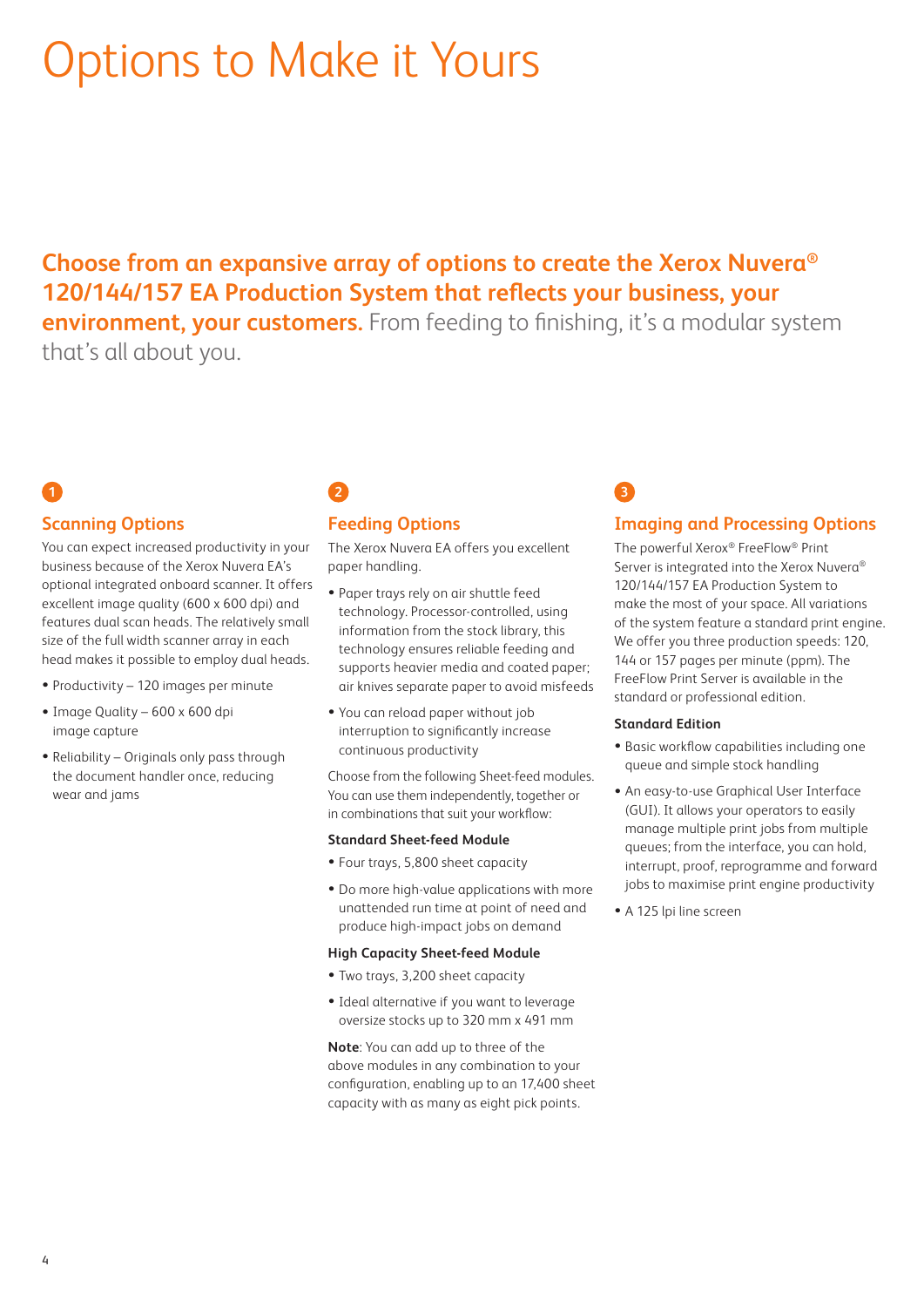

#### **Professional Edition**

The Professional Edition is achieved when you add any of the following options to the standard edition FreeFlow Print Server to accommodate your workflow and enable greater connectivity to mainframe applications:

- An expansive range of data streams supported in their native languages: Adobe PostScript, PCL, PDF, TIFF, ASCII, LCDS and IPDS and variable data formats such as FreeFlow VI Interpreter (VIPP®) and PPML; no converter or transformer required
- A Productivity Pack supporting production features such as multiple queues and a robust 250 stock library
- Image Quality Pack providing expanded line screens from 85 lpi to 156 lpi

# **Inserting Options**

**4**

**5**

You can add value and impact to your output by inserting colour covers, inserts or speciality media with our Post-print Paper Insertion Modules:

#### **Insertion Module**

• Four trays, 5,800 sheet capacity

#### **High Capacity Insertion Module**

• Two trays, 3,200 oversized sheets

**Note**: This option can provide an overall system total capacity of 23,200 sheets (three 5,800 Sheet-feed Modules and one 4-tray Sheet-feed Module at 5,800 sheets).

# **Finishing Options**

Choose from a wide variety of in-line and off-line professional finishing options, both from us and from our industry-leading third-party suppliers. These options are designed to accommodate your requirements:

- Mid to full production
- Complex documents
- Challenging environments

## **Xerox Nuvera Flexible Speed Programme – Ramp Up to Meet Your Workload**

**6**

Xerox Nuvera Flexible Speed Programme gives you the option to temporarily upgrade your Xerox Nuvera EA and boost the system's speed to meet your workload. For example, convert your Xerox Nuvera 120 EA Production System to a Xerox Nuvera 144 EA for 30, 60 or 90 days. At the end of that time, you can opt to renew the upgrade for another 30, 60 or 90 days or allow your system to return to its original capacity.

| <b>Upgrade to</b>    |
|----------------------|
| Xerox Nuvera 144     |
| <b>EA Production</b> |
| System               |
|                      |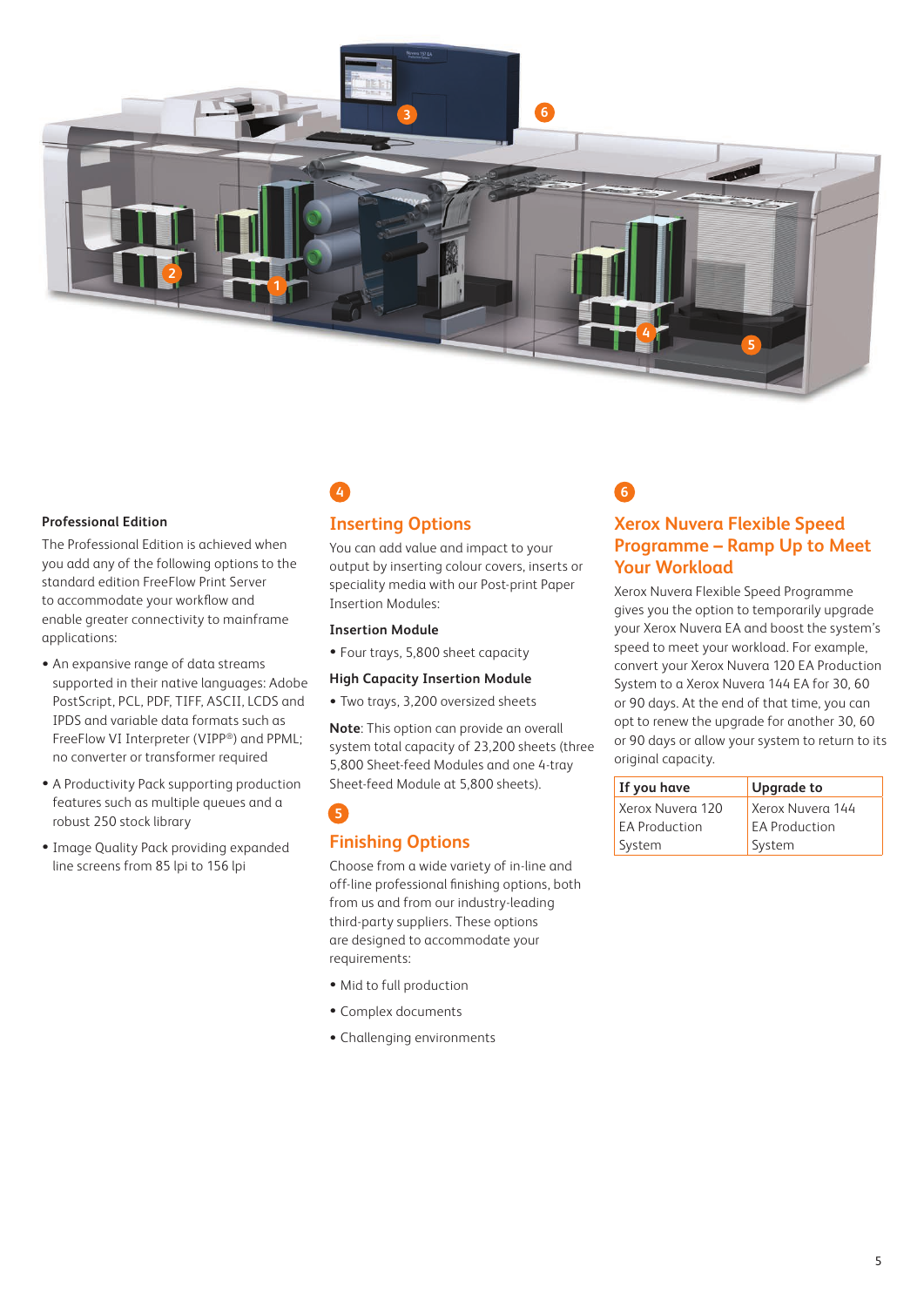# Finishing Your Jobs With Finesse

**Finishing can make or break your applications.** The Xerox Nuvera<sup>®</sup> 120/144/157 EA Production System offers you many ways to finish your output and create high-quality, high-impact applications right at your point of need.



## **Our Partners Offer You the Best Finishing in the Business**

We offer you the finishing options you need to wrap up your jobs professionally. From booklet makers and tape binders to inserters, stackers, stitchers, spiral binders and more, we partner with the makers of today's best finishing devices and equipment. These include products from recognized industry leaders.

# **For Example, You Can Choose From the Following:**

#### **Multifunction Finisher Professional\***

- For mid-production environments
- Capabilities include stacking, stapling, folding and booklet making

#### **Multifunction Finisher Pro Plus \***

Offers all the benefits of the Multifunction Finisher Professional, plus:

- 2/4 standard hole punch
- 200 sheet colour cover insertion to boost document value at a fraction of the cost of full colour

**Note**: The Sheet Enhancement Module is not compatible with or included in configurations featuring the Multifunction Finisher Professional or the Multifunction Finisher Pro Plus. These specific finisher configurations accommodate only uncoated stock.

\*Available on Xerox Nuvera 120 EA Production System

#### **Basic Finisher Module**

- For production print environments
- Capabilities include in-line stapling and stacking up to 3,000 sheets

#### **Basic Finisher Module Plus**

Offers all of the benefits of the Basic Finisher Module, plus:

- Convenient side exit lets you integrate basic in-line finishing with other finishing equipment
- Together with the Basic Finisher Module, enables standalone dual finishers that stack up to 6,000 sheets and delivers unloadwhile-run finishing capability, ensuring greater throughput without interruption
- Can be used in tandem, enabling you to integrate two Basic Finisher Modules Plus with other in-line finishing alternatives for even greater capacity

#### **Basic Finisher Module – Direct Connect (BFM-DC)**

Offers all of the benefits of, and works seamlessly with, the Basic Finisher Module, along with the added benefit of Document Finishing Architecture (DFA), which is your gateway to alternative in-line finishing. The BFM-DC provides direct connection to centre-registered finishing devices - the Xerox® Tape Binder.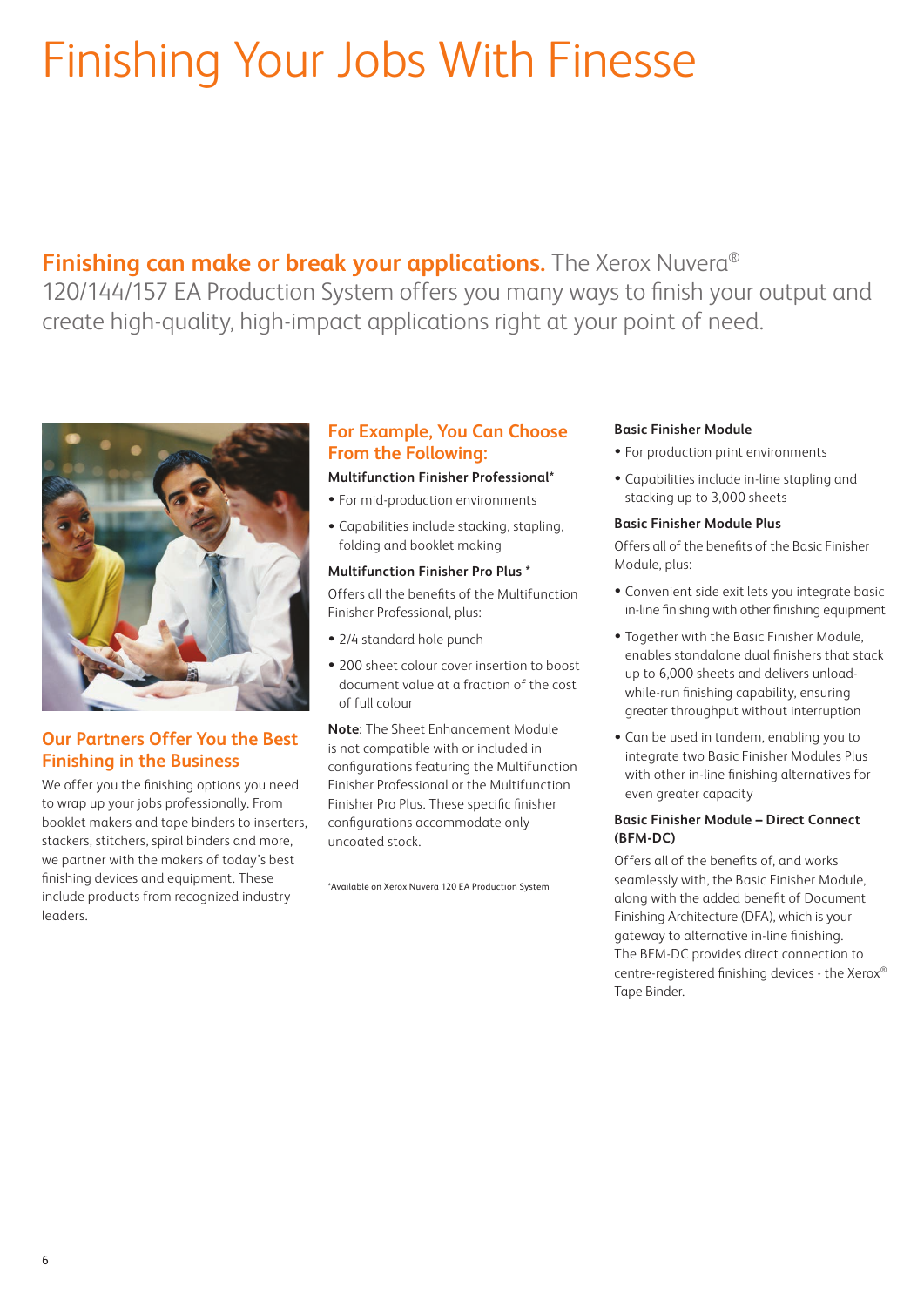# **Balance of Finishing Options**

### **Xerox® Tape Binder**

- Fully automated tape binding to quickly and easily assemble and bind tamper resistant books
- Ideal for documents too large to staple or books/manuals with short life expectancy
- Binding color and tab options with convenient binder tape cartridges
- Use in-line with Basic Finisher Module
- Binding and Bypass Modes
- Easily produces bound books and manuals from 15-125 sheets

#### **Xerox® Production Stacker**

- Stacks 2,850 sheets
- With optional Stack Cart, stacks 2,600 sheets
- Unload while run on a single unit
- Waist height removal of finished stacks
- Configure up to three stackers in tandem providing almost 60–85 minutes of unattended print and stack time



Multifunction Finisher Pro Plus



Basic Finisher Module



Basic Finisher Module Plus



Basic Finisher Module – Direct Connect



Xerox® Tape Binder



Xerox® Production Stacker





GBC eBinder II

T.

 $\overline{\phantom{0}}$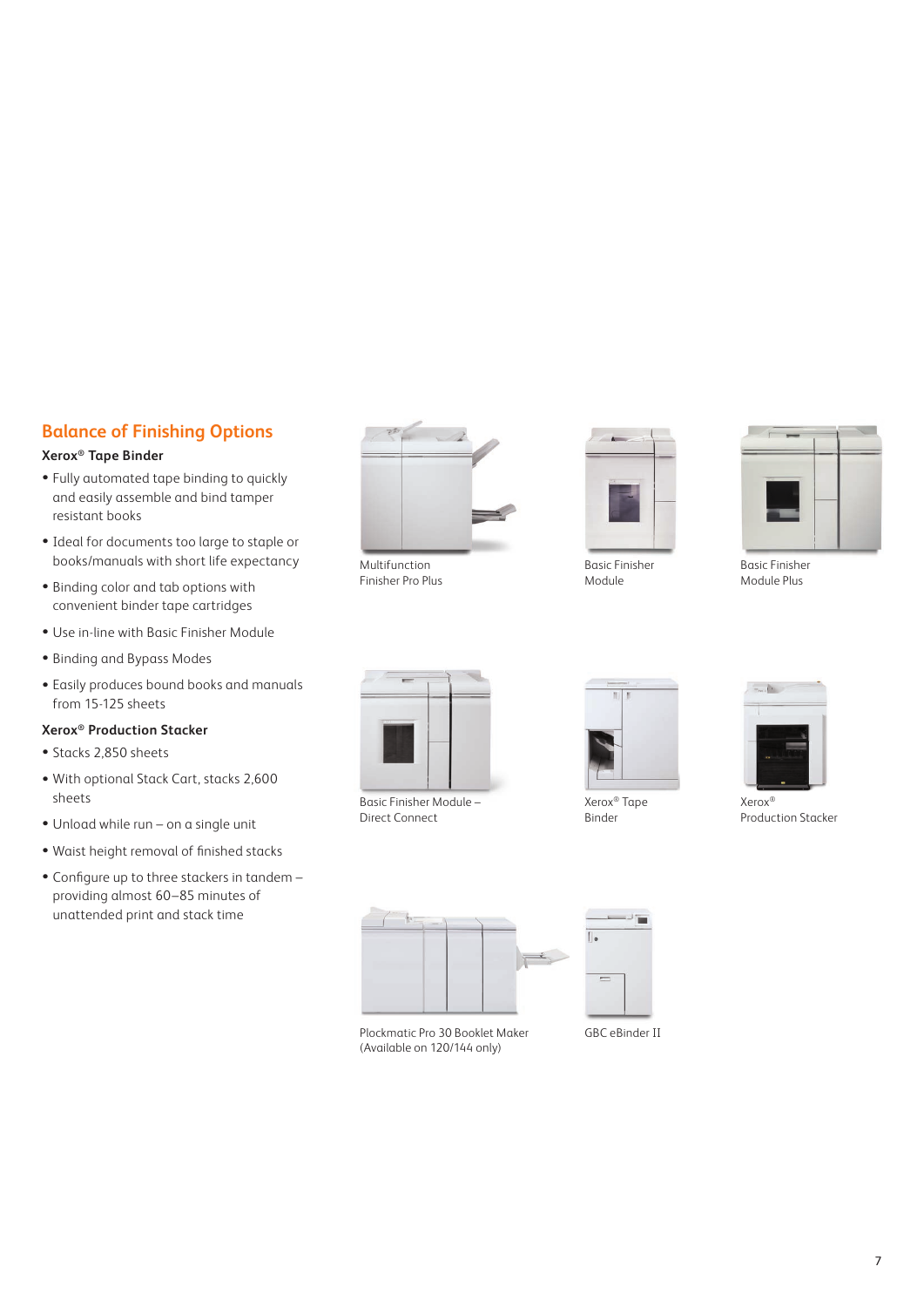# Productivity: Doing more for you in less time.

# **Productivity is essential to achieving a great return on your equipment**

**investments.** The Xerox Nuvera<sup>®</sup> 120/144/157 EA Production System, driven by the Xerox® FreeFlow® Print Server, offers you excellent imaging plus the maximum productivity you need. You'll enjoy excellent job control with this system. In addition, it offers the flexibility and freedom to work within a number of network environments to produce business-building applications on a variety of equipment.

## **How the FreeFlow Print Server Benefits Your Business**

The FreeFlow Print Server enhances your business's productivity, effectiveness and, ultimately, its profitability in vital ways.

For example:

- Receive/RIP/print jobs concurrently to efficiently produce hundreds of small jobs or transactional data jobs with thousands of customer database entries
- Print and reprint on-demand with simple controls to preview, edit, impose, proof, interrupt, reprogramme and forward jobs
- Advanced security controls allow individual or group settings
- Submit jobs from just about anywhere, including desktop/commercial publishing workflows; submit data from mainframe systems, and client/server architectures, XML/database/ASCII input or simply from DVDs, CDs and even portable USB devices.
- Submit print-ready jobs into pre-set Hot Folders for easy, automatic printing
- Automate job ticketing and customise job workflows through up to 250 programmable queues with minimal operator intervention
- Use the stock library to promote efficient use of media
- Save on training costs and increase uptime – familiar interface and workflow lends itself to "train once" paradigm
- Ideal for both publishing (high imaging quality and speed) and transactional environments (readily accommodates multiple data streams)

# **A Smooth Workflow: Easier for Your Business, Easier For You**

The Xerox® FreeFlow Digital Workflow Collection is designed to take you easily through every stage of managing your jobs, from creation to final output. Integrating with the Xerox Nuvera EA, this suite of optional solutions enables you to enhance, automate and simplify your existing workflow, increasing productivity and making the most of your investment.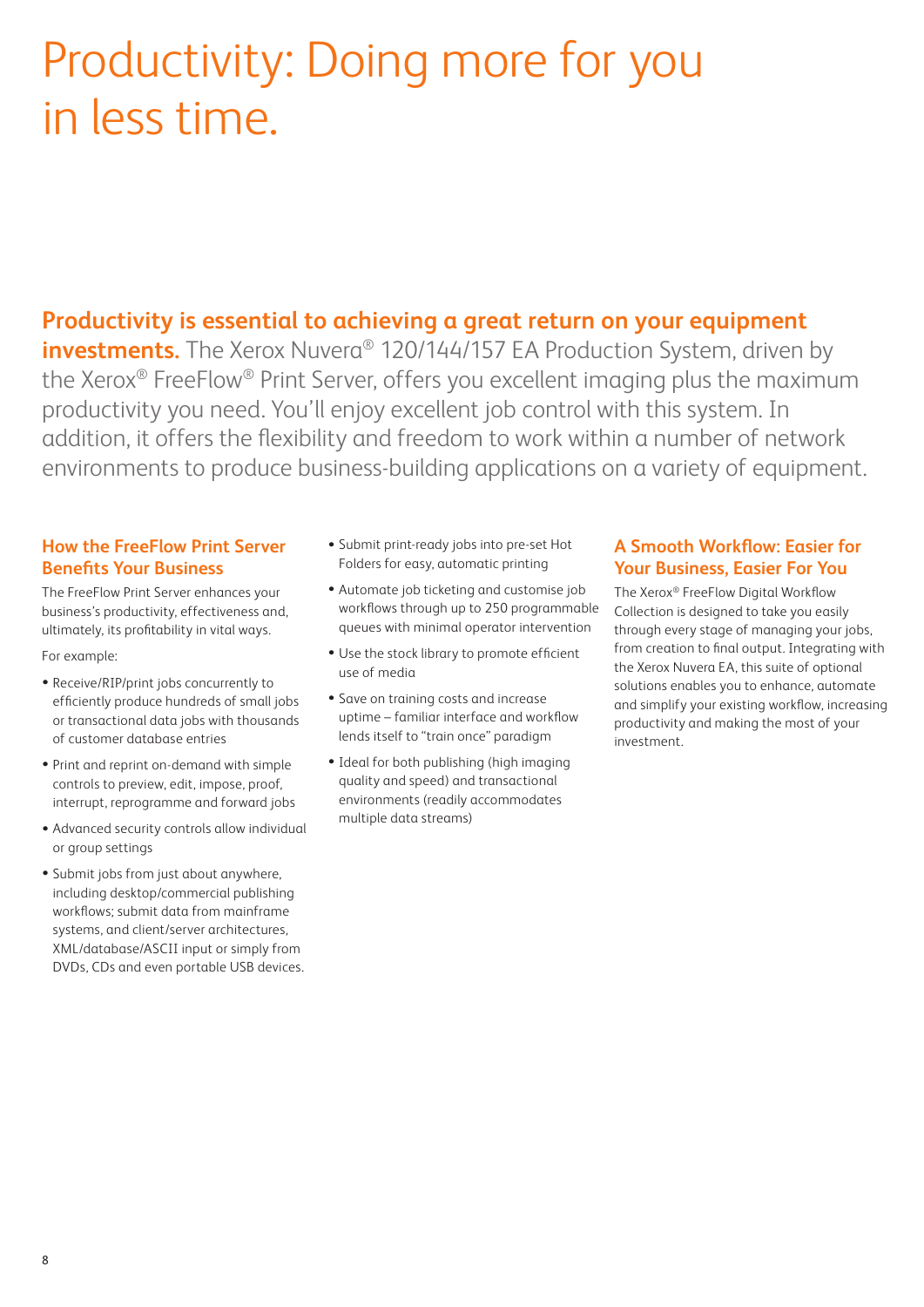

Xerox Nuvera® 157 EA Production System with Basic Finisher Module

| FreeFlow <sup>®</sup> option         | <b>Function</b>                                                                                                                          | What it does for you                                                                                                                                                                                            |
|--------------------------------------|------------------------------------------------------------------------------------------------------------------------------------------|-----------------------------------------------------------------------------------------------------------------------------------------------------------------------------------------------------------------|
| FreeFlow Web Services                | 24/7 Web portal connects your print shop<br>to your customers                                                                            | From anywhere, your customers can submit new jobs<br>securely and reorder existing ones over the Internet<br>(or an intranet)                                                                                   |
| FreeFlow Process Manager®            | Automates your print shop's common<br>pre-press steps                                                                                    | In addition to a touchless workflow, you can process<br>more jobs faster, for less, and maximise your printers                                                                                                  |
| FreeFlow Output Manager <sup>®</sup> | Automates load balancing and job scheduling                                                                                              | You can automate your application production and<br>enhance efficiency                                                                                                                                          |
| FreeFlow Makeready®                  | Simplifies prepress operations to help make<br>short work out of complex jobs                                                            | Jobs can be completed more accurately and more quickly,<br>freeing up your operators to process more work                                                                                                       |
| FreeFlow Variable Information Suite  | A suite of tools to help you design, create and<br>manage variable data print jobs more quickly<br>and profitably                        | Add the power of personalisation without compromising<br>productivity. On their own or as an integrated solution,<br>VI Suite tools can help you optimise production workflows<br>and maximise your bottom line |
| FreeFlow Express to Print            | Intuitive visual interface simplifies job ticketing<br>and pre-press functions while template-based<br>automation streamlines job set-up | Cost-effectively increase your productivity, even<br>on cumbersome jobs like business cards, books<br>and manuals                                                                                               |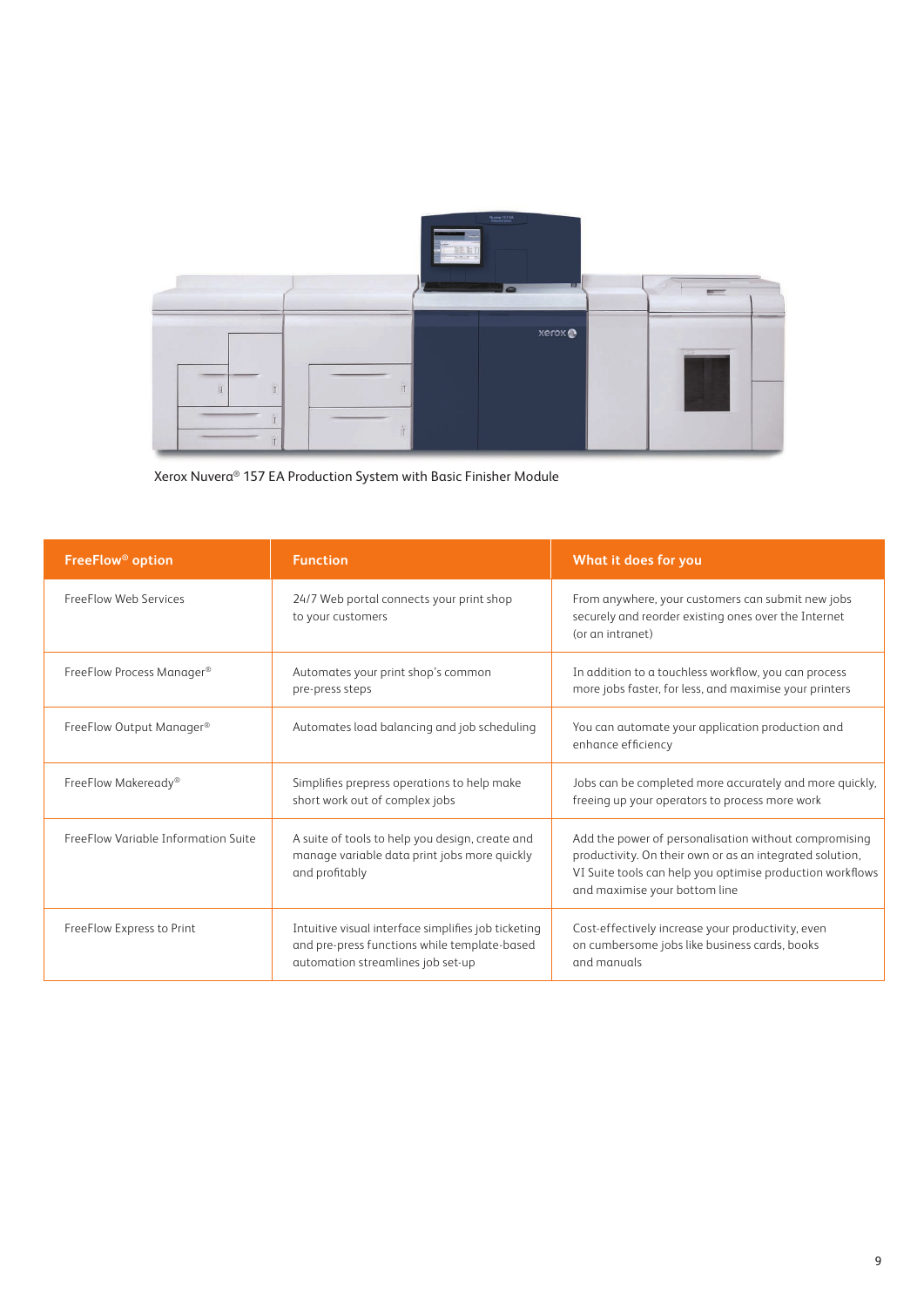# Configuration: It's all about providing what you need.

**With the Xerox Nuvera® 120/144/157 EA Production System, you can customise our product to fit your business.** Since it's flexible, scalable and customisable, the possibilities are many. For example, you might choose the Xerox Nuvera EA with Xerox® FreeFlow® Print Server Standard, and then add an integrated onboard scanner and the Multifunction Finisher Pro Plus.

Or you might start with Xerox Nuvera EA with FreeFlow Print Server Professional and add:

- Enhanced line screens; post-insertion, in-line stacking and stapling
- An integrated scanner; enhanced line screens; post-insertion, in-line stacking and stapling



1 The Sheet Enhancement Module is not compatible or included in configurations featuring the Multifunction Finisher Professional or the Multifunction Finisher Pro Plus.

- 2 Available "Dual" finishing combinations (not shown):
- (1) Basic Finisher Module Plus and (1) Basic Finisher Module;
- (2) Basic Finisher Modules Plus and (1) Xerox® Production Stacker;
- (1) Basic Finisher Module Plus and (1) Basic Finisher Module-Direct Connect
- with other in-line centre-registered finishing solutions;
- (2) Xerox® Production Stackers and (1) Basic Finisher Module Plus; (1) Basic Finisher Module Plus and (1) Xerox® Production Stacker.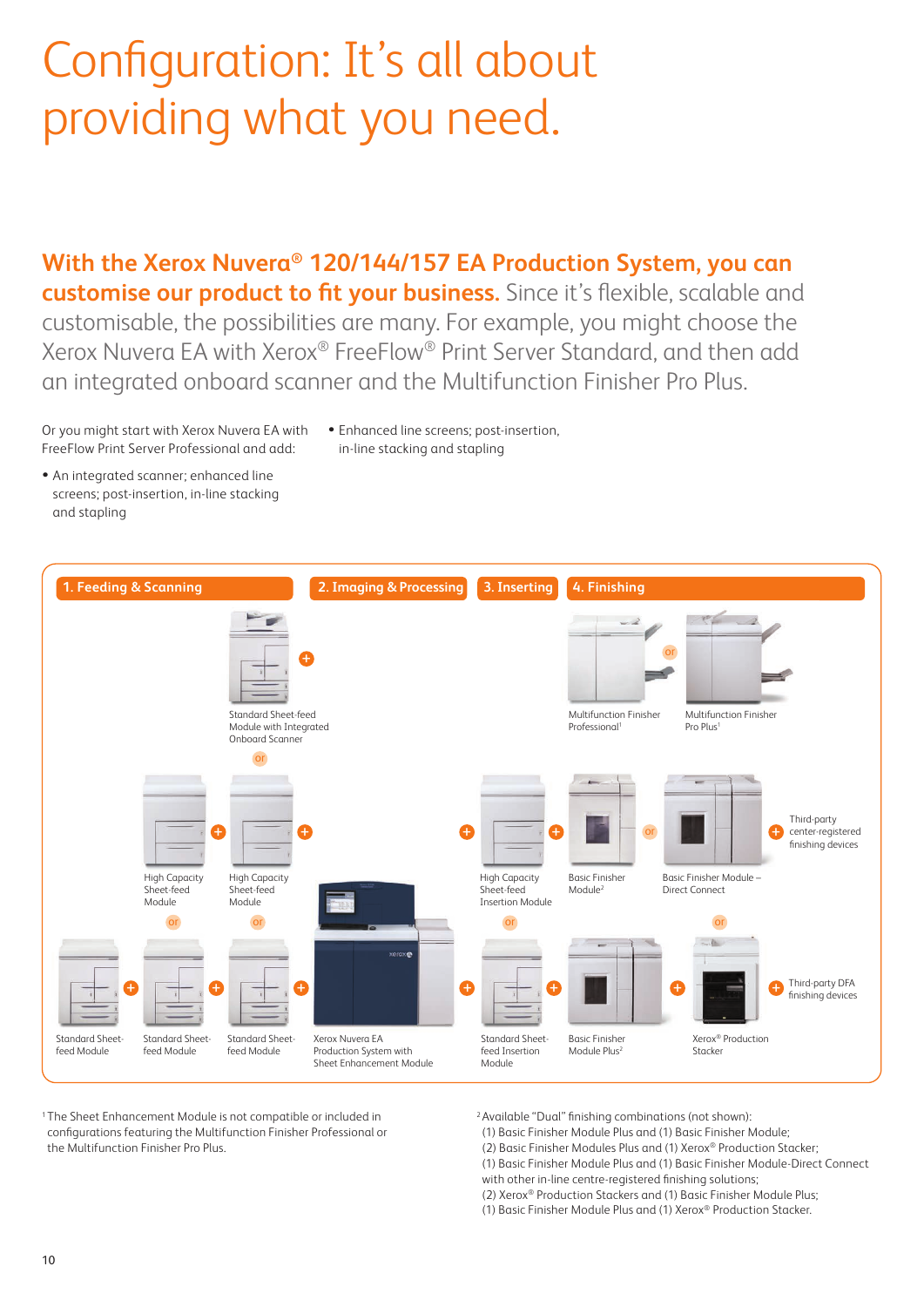# Every application opportunity is your opportunity.

**From transactional and transactional promotional (TransPromo) applications to publishing applications to books and manuals and more, the Xerox Nuvera® 120/144/157 EA Production System makes it easy for you to add value and deliver results for your customers.** You'll have

limitless opportunities to develop and create new and enhanced applications that will expand your business. It offers the high image quality, speed and productivity needed to make the most of every application.

## **Achieve Better Response Rates for Your Transactional Pieces**

Because the Xerox Nuvera EA simultaneously accommodates a wide range of common data streams natively, it can easily produce all of your transactional applications. And you can increase response rates for those applications by adding high-quality data-driven graphics to your customers' bills and statements.

The Xerox Nuvera EA lets you turn your standard transactional applications into cost-effective sales tools – it's easy to add personalised graphics, promotional offers and marketing content. And you'll save on print and postal costs.

# **Quick and High-quality Publishing Applications**

The Xerox Nuvera EA makes quick work of publishing applications while delivering the high image quality you and your customers demand. Whether it's a communication to an audience of thousands or a personalised newsletter, you can produce your applications with speed and efficiency – and exceed your customers' expectations with exceptional image quality. For example, you can:

- Personalise text and graphic content to capture attention and add value to your communications
- Deliver high-quality output on media that gives your customers a competitive advantage in their markets – the Xerox Nuvera EA lets you choose from an expansive range of substrates so you can be creative